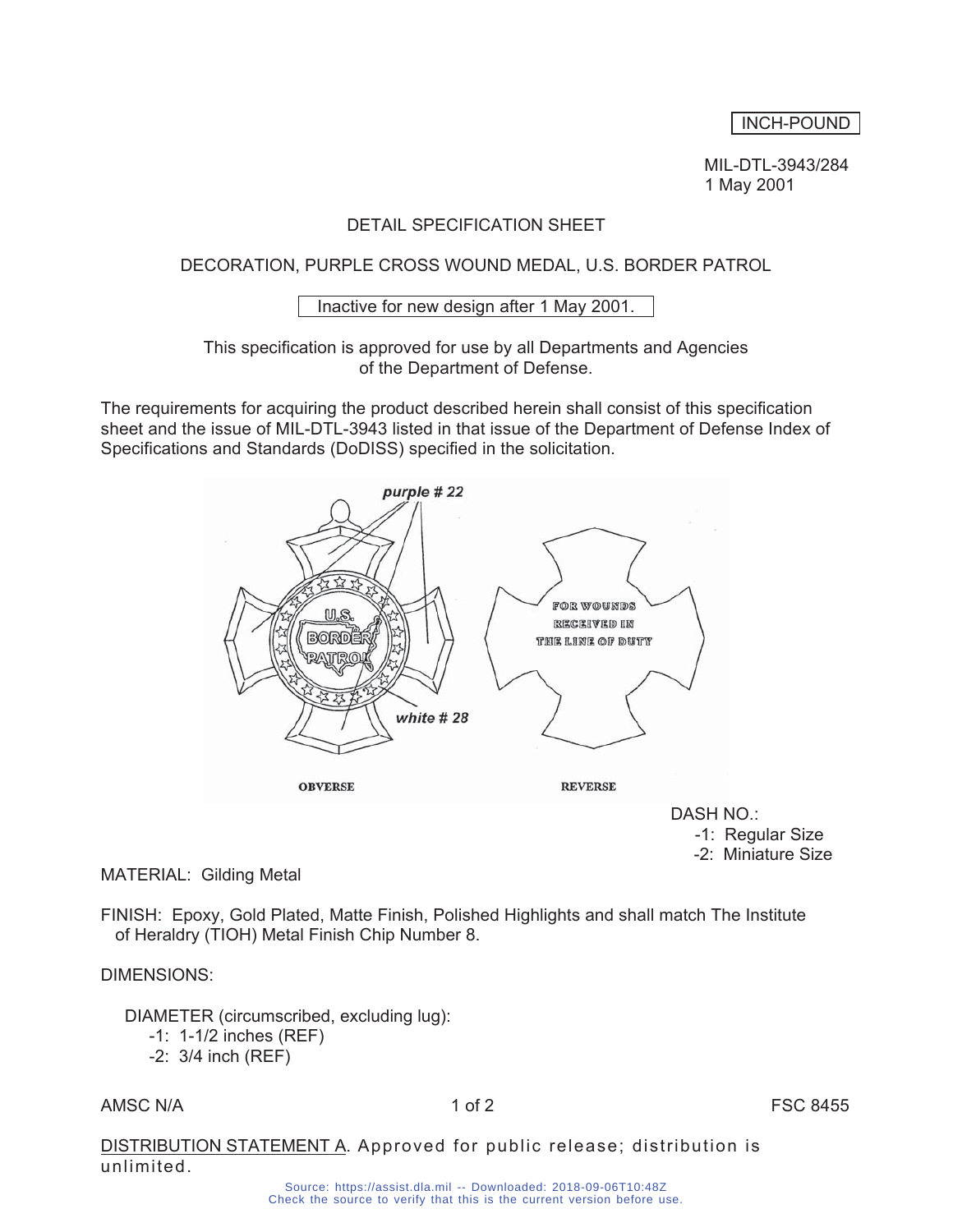THICKNESS (center of circle)  $-1: 0.142 \pm 0.010$  $-2: 0.116 \pm 0.010$ 

NOTES:

 1. The term (REF) refers to the measurements taken from the Government furnished hub or die.

 2. The epoxy in each section of the cross shall be domed at its center, leveling at the outer edges to be even with the metal beveled edge and the center circle. The epoxy shall be purple and shall match TIOH Hard Enamel Color Chip Number 22. Epoxy inside the circle with stars shall be white and shall match TIOH Hard Enamel Color Chip Number 28.

 3. The ribbon for the pendant drape and service ribbon shall conform to MIL-DTL-11589/546.

 4. Decoration set shall consist of a regular size medal, a miniature size medal, and a service ribbon all packaged in a presentation case conforming to MIL-C-14633, Type VIII, Class 2A or 4 pad.

Custodians: Preparing activity: Army - IH Army - IH

DLA - CT

Review activities: (Project No. 8455-0047/003)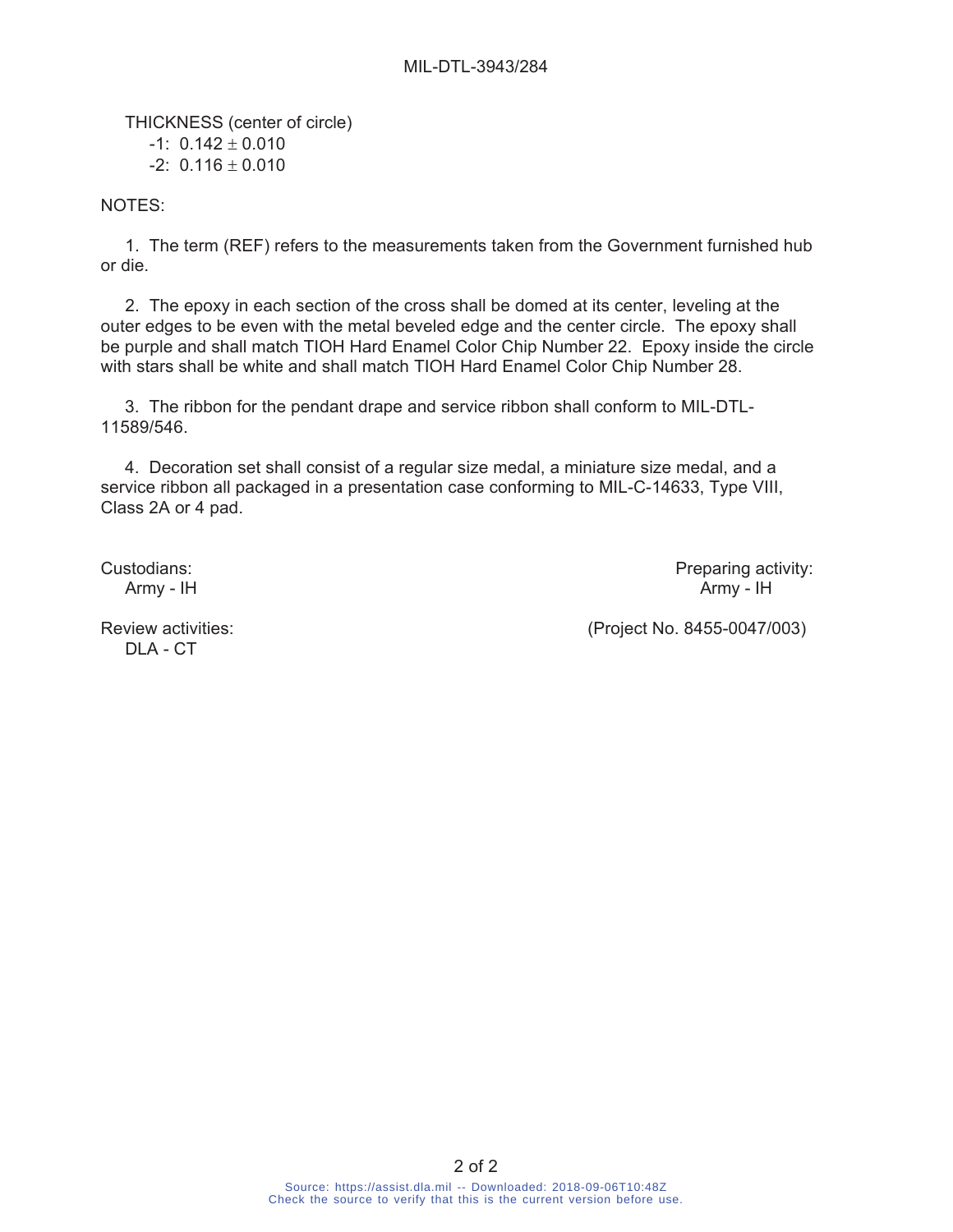**MIL-DTL-3943/284 NOTICE 1 31 July 2001**

#### **MILITARY SPECIFICATION**

#### **DECORATION, PURPLE CROSS WOUND MEDAL, U.S. BORDER PATROL**

MIL-DTL-3943/284, dated 1 May 2001, is hereby reactivated and may be used for either new or existing design acquisition.

**Custodians: Preparing activity:** Army - IH  $\blacksquare$ 

**Review Activities:** DLA - CT

AMSC N/A FSC 8455

**DISTRIBUTION STATEMENT A:** Approved for public release; distribution is unlimited.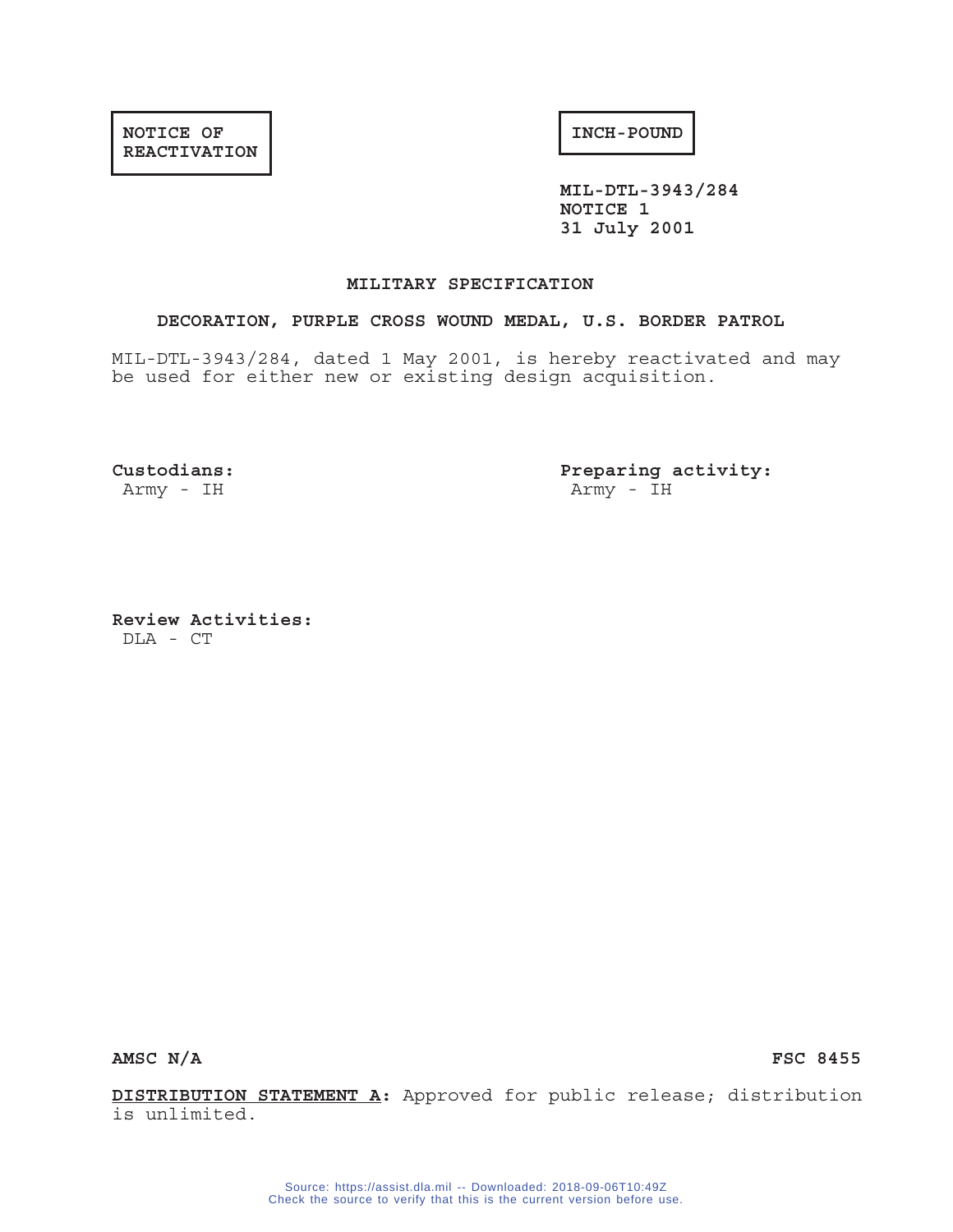INCH-POUND

MIL-DTL-3943/284A 10 December 2012 **SUPERSEDING** MIL-DTL-3943/284 1 May 2001

# DETAIL SPECIFICATION SHEET

## DECORATION, PURPLE CROSS WOUND MEDAL, U.S. BORDER PATROL

This specification is approved for use by all Departments and Agencies of the Department of Defense.

The requirements for acquiring the product described herein shall consist of this specification sheet and the latest issue of MIL-DTL-3943.



MATERIAL: (1 and -2) Gilding Metal 95/15 (UNS Alloy No. C-210)

FINISH: (-1 and -2) Epoxy, 24K Gold Plated, Matte Finish, Polished Highlights and shall match The Institute of Heraldry (TIOH) Metal Finish Chip Number 8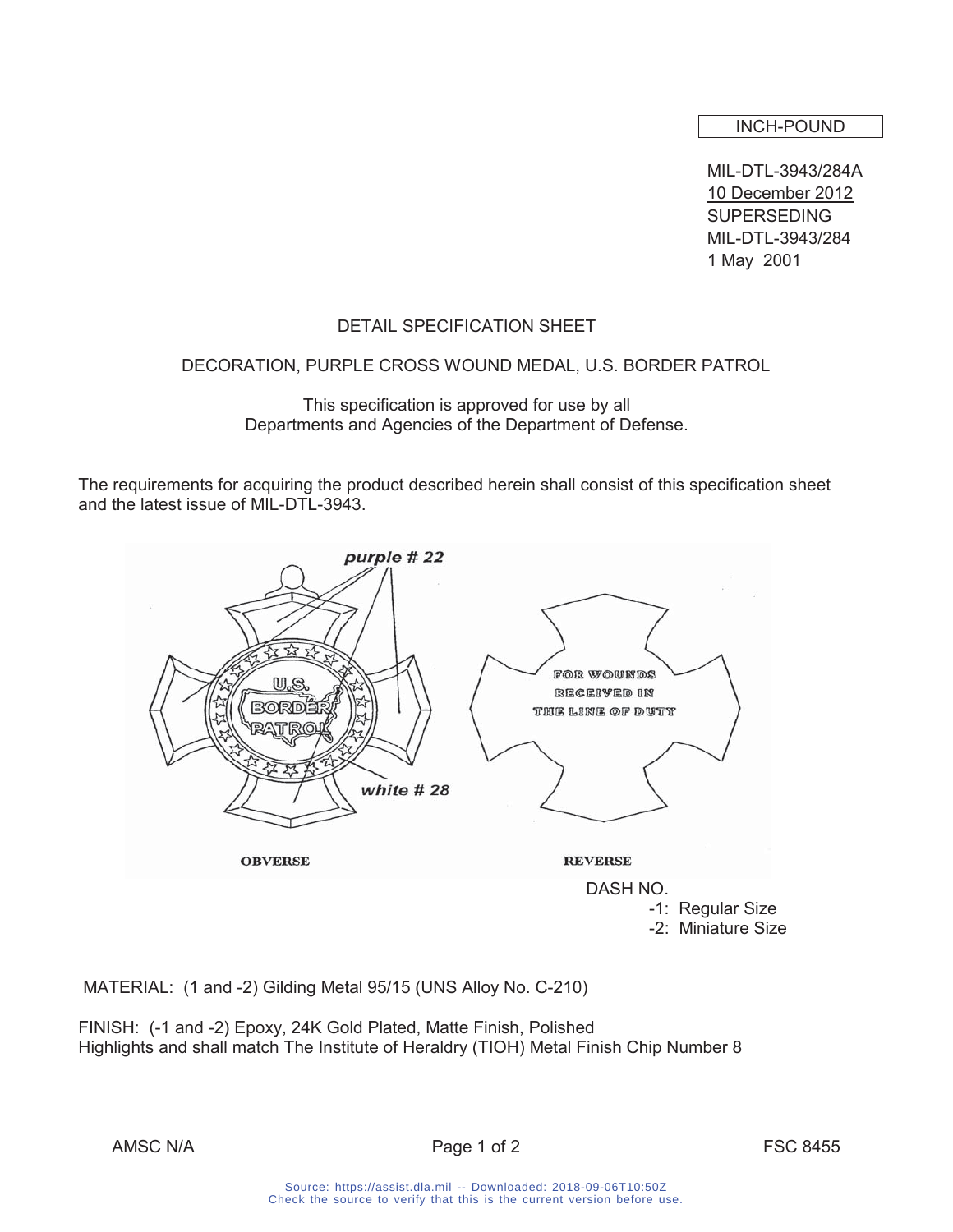DIMENSIONS:

DIAMETER (Circumscribed, excluding lug):

-1: 1-1/2 inches (REF)

-2: 3/4 inch (REF)

THICKNESS (Center of center):

- $-1$ : 0.142  $\pm$  0.010 inch
- $-2$ : 0.116  $\pm$  0.010 inch

EPOXY: Epoxy enamel shall be applied to the Obverse of the pendant only as indicated above, and shall match TIOH Hard Enamel Color Chip Number listed:

## TIOH HARD ENAMEL COLOR CHIP NUMBER LOCATION

Purple #22 Section of the Cross White #28 **Inside the Circle with Stars** 

DECORATION SET AND CASE: Decoration set shall consist of a regular size medal, a miniature size medal, and a service ribbon all packaged in a presentation case conforming to MIL-C-14633, Type VIII, with a Class 2A or 4 pad.

NOTES:

1. The term (REF) refers to the measurements taken from the Government furnished hub or die.

 2. The specification slash sheet for the ribbon for the pendant drape is MIL-DTL-11589/546

CHANGES FROM PREVIOUS ISSUE: Marginal notations are not used in this revision to identify changes with respect to the previous issue due to the extent of the changes.

Custodian: Custodian: Preparing activity: Army - IH Army - IH Army - IH

(Project No. 8455-2013-032)

NOTE: The activities listed above were interested in this document as of the date of this document. Since organizations and responsibilities can change, you should verify the currency of the information above using the ASSIST Online database at https://assist.dla.mil.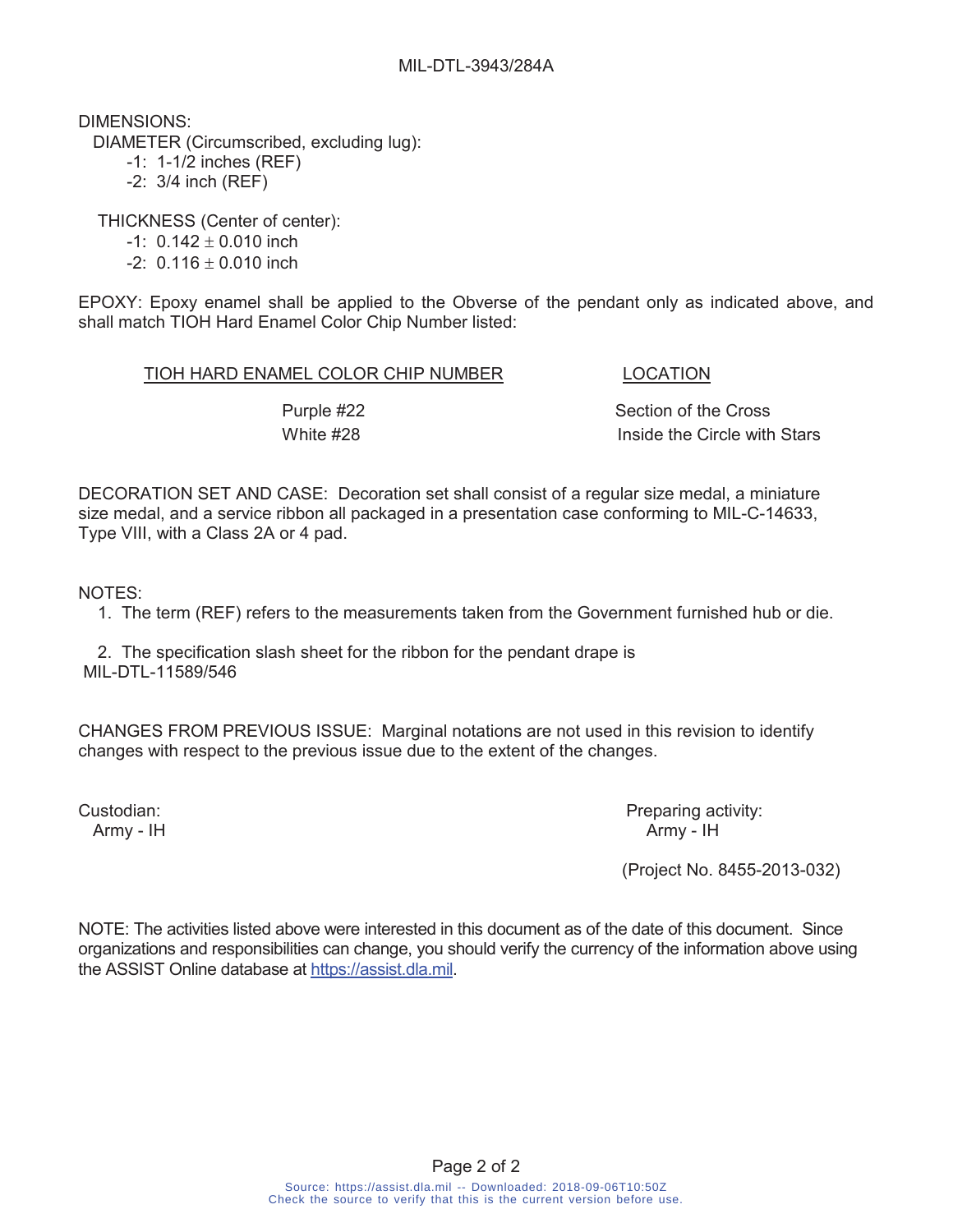#### INCH-POUND

MIL-DTL-3943/284B 6 November 2017 **SUPERSEDING** MIL-DTL-3943/284A 10 December 2012

# DETAIL SPECIFICATION SHEET

## DECORATION, PURPLE CROSS WOUND MEDAL, U.S. BORDER PATROL

This specification is approved for use by all Departments and Agencies of the Department of Defense

The requirements for acquiring the product described herein shall consist of this specification sheet and the latest issue of MIL-DTL-3943.



MATERIAL: (1 and -2) Gilding Metal 95/15 (UNS Alloy No. C-210)

FINISH: (-1 and -2) Epoxy, 24K Gold Plated, Matte Finish, Polished Highlights and shall match The Institute of Heraldry (TIOH) Metal Finish Chip Number 8

#### DIMENSIONS:

DIAMETER (Circumscribed, excluding lug):

```
 -1: 1-1/2 inches (REF)
```

```
 -2: 3/4 inch (REF)
```
AMSC N/A FSC 8455